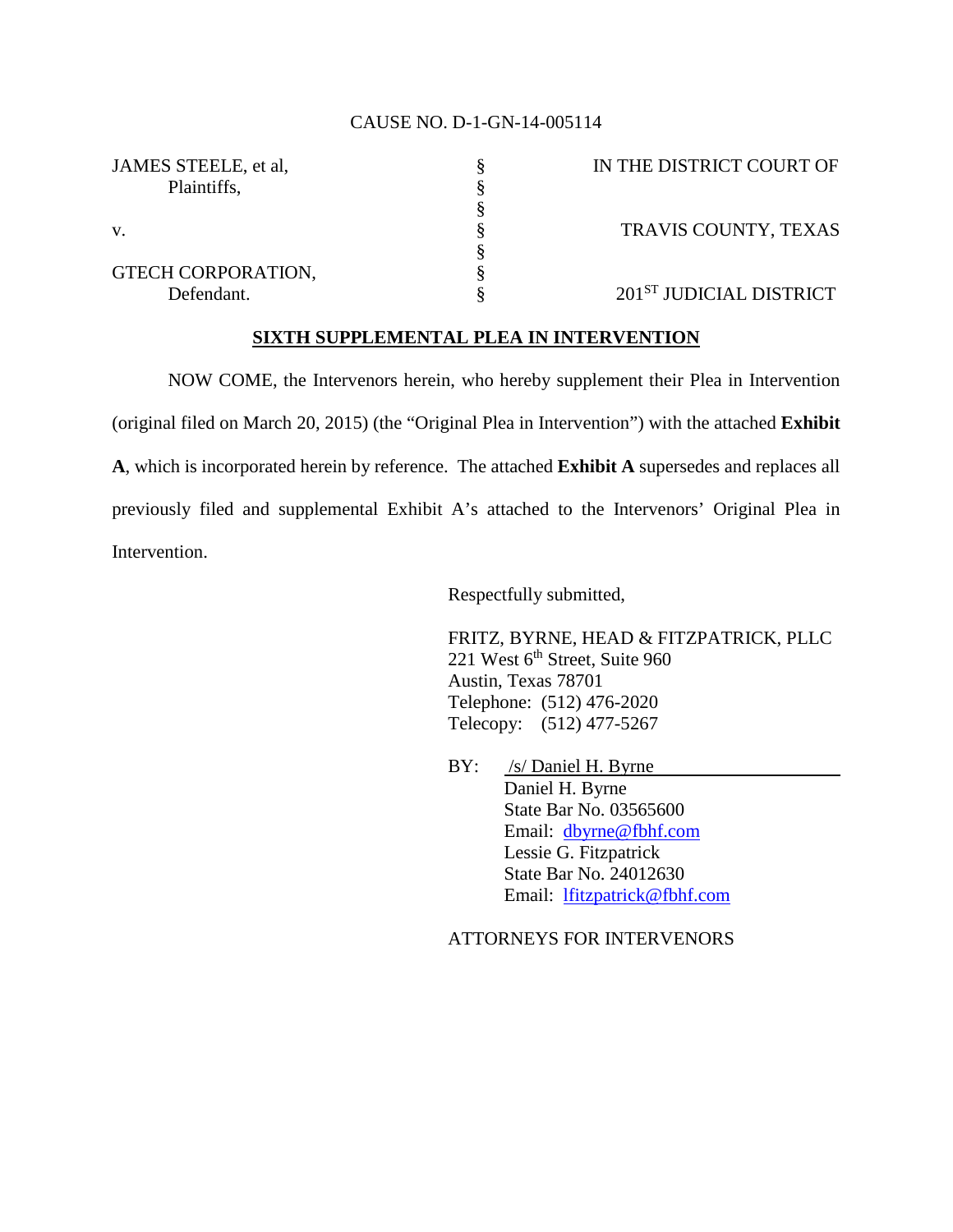## **CERTIFICATE OF SERVICE**

This is to certify that a true and correct copy of the foregoing pleading has been served by electronic transmission on this the  $14<sup>th</sup>$  day of April, 2016, to the following counsel of record:

W. Mark Lanier Christopher L. Gadoury THE LANIER LAW FIRM, P.C. 6810 Cypress Creek Parkway Houston, Texas 77069 [WML@lanierlawfirm.com](mailto:WML@lanierlawfirm.com) [chris.gadoury@lanierlawfirm.com](mailto:chris.gadoury@lanierlawfirm.com)

Richard L. LaGarde Mary Ellis LaGarde LAGARDE LAW FIRM, P.C. 3000 Weslayan, Suite 380 Houston, Texas 77027 [richard@lagardelaw.com](mailto:richard@lagardelaw.com) [mary@lagardelaw.com](mailto:mary@lagardelaw.com)

Manfred Sternberg MANFRED STERNBERG & ASSOCIATES, P.C. 4550 Post Oak Place Dr., Suite 119 Houston, Texas 77027 [manfred@msternberg.com](mailto:manfred@msternberg.com)

Leroy B. Scott SCOTT ESQ 3131 McKinney Ave, Ste. 600 Dallas, TX 75204 [lscott@scottesq.com](mailto:lscott@scottesq.com)

Clinton E. Wells, Jr. MCDOWELL WELLS, L.L.P. 603 Avondale Houston, Texas 77006 [cew@houstontrialattorneys.com](mailto:cew@houstontrialattorneys.com)

Andrew G. Khoury KHOURY LAW FIRM 2002 Judson Road, Suite 204 Longview, Texas 75606-1151 [andy@khourylawfirm.com](mailto:andy@khourylawfirm.com)

James D. Hurst JAMES D. HURST, P.C. 1202 Sam Houston Avenue Huntsville, Texas 77340 [jdhurst@sbcglobal.net](mailto:jdhurst@sbcglobal.net)

Henderson L. Buford, III 8240 N. Mopac Expressway, Ste 130 Austin, Texas 78759 [hlb@bufordlaw.com](mailto:hlb@bufordlaw.com)

Leonard E. Cox ATTORNEY AT LAW P.O. Box 1127 Seabrook, Texas 77586 [LawyerCox@LawyerCox.com](mailto:LawyerCox@LawyerCox.com)

Wes Dauphinot DAUPHINOT LAW FIRM 900 West Abram Arlington, Texas 76013 [wes@dauphinotlawfirm.com](mailto:wes@dauphinotlawfirm.com)

William M. Pratt LAW OFFICE OF WILLIAM PRATT 3265 Lackland Road Fort Worth, Texas 76010 [lawofficeoffice@yahoo.com](mailto:lawofficeoffice@yahoo.com)

Jerry B. Register JERRY B. REGISTER, P.C. 1202 Sam Houston Avenue .O. Box 1402 Huntsville, Texas 77342 [jbreg@sbcglobal.net](mailto:jbreg@sbcglobal.net)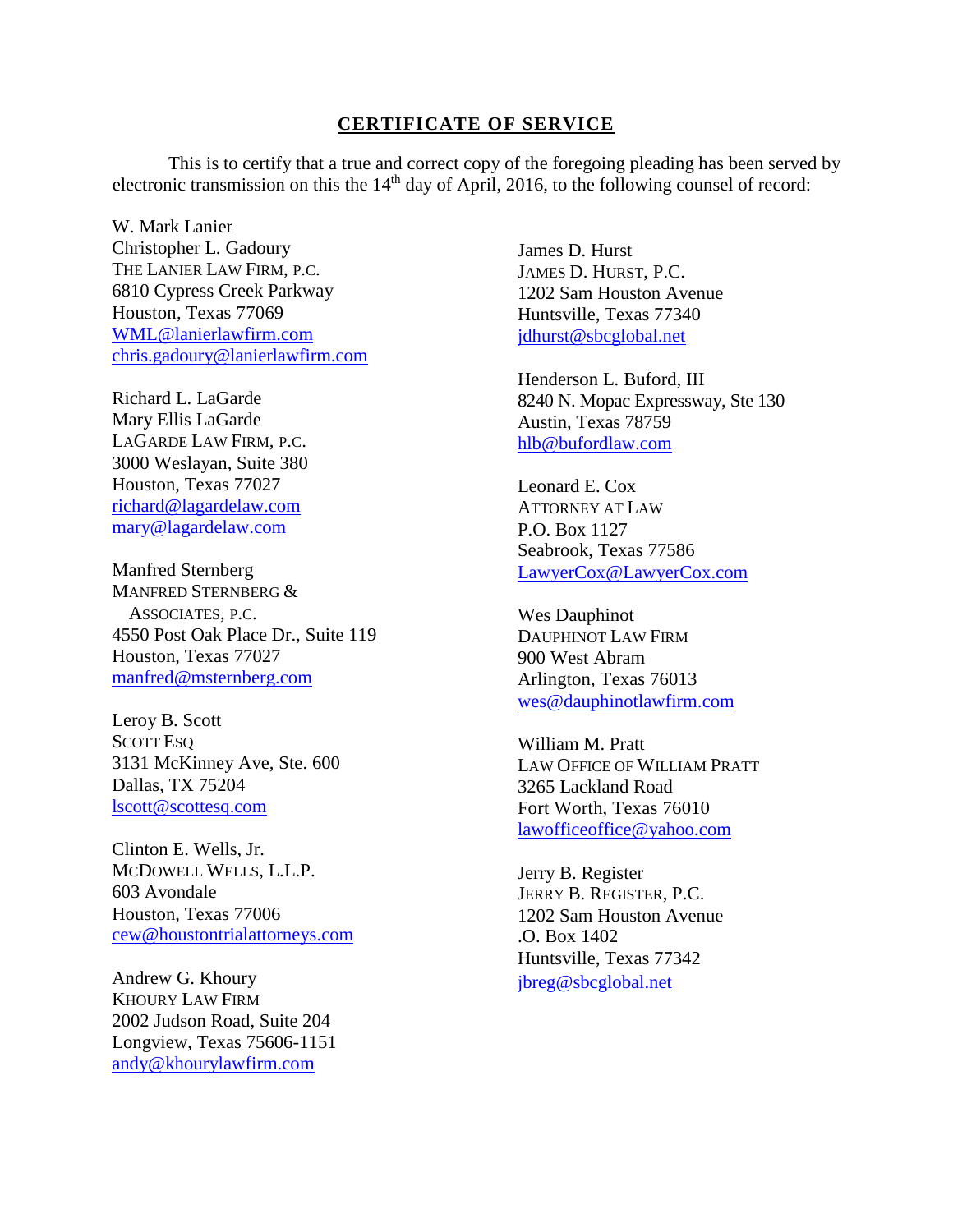William S. Webb KRAFT & ASSOCIATES, P.C. 2777 Stemmons Freeway, Suite 1300 Dallas, Texas 75207 [swebb@kraftlaw.com](mailto:swebb@kraftlaw.com)

John H. Read, II ATTORNEY AT LAW 1230 N. Riverfront Blvd. Dallas, Texas 75207-4013 [john@readlawoffices.com](mailto:john@readlawoffices.com)

Paul T. Morin PAUL T. MORIN, P.C. 503 W. 14<sup>th</sup> Street Austin, Texas 78701 [PMorin@austin.rr.com](mailto:PMorin@austin.rr.com)

Christopher S. Hamilton Andrea L. Fitzgerald STANDLY AND HAMILTON, LLP 325 N. St. Paul Street, Suite 3300 Dallas, Texas 75201 [chamilton@standlyhamilton.com](mailto:chamilton@standlyhamilton.com)

Eugene W. Brees WHITEHURST, HARKNESS, BREES, CHENG, ALSAFFAR & HIGGINBOTHAM, PLLC 7500 Rialto Blvd., Bldg. Two Suite 250 Austin, Texas 78735 [cbrees@nationaltriallaw.com](mailto:cbrees@nationaltriallaw.com)

Richard Warren Mithoff Warner V. Hocker MITHOFF LAW Penthouse, One Allen Center 500 Dallas, Suite 3450 Houston, Texas 77002 [rmithoff@mithofflaw.com](mailto:rmithoff@mithofflaw.com) [whocker@mithofflaw.com](mailto:_whocker@mithofflaw.com)

Blake C. Erskine ERSKINE & MCMAHON, L.L.P. P.O. Box 3485 Longview, Texas 75606 [blakee@erskine-mcmahon.com](mailto:blakee@erskine-mcmahon.com)

Raymond L. Thomas Olegario Garcia Ricardo Pumarejo Jr. KITTLEMAN THOMAS, PLLC 4900-B N. 10<sup>th</sup> Street McAllen, Texas 78504 [rthomas@ktattorneys.com](mailto:rthomas@ktattorneys.com)  [ogarcia@ktattorneys.com](mailto:__ogarcia@ktattorneys.com)  [rpumarejo@ktattorneys.com](mailto:__rpumarejo@ktattorneys.com)

Kenneth E. Broughton Francisco Rivero Arturo Munoz REED SMITH, LLP 811 Main Street, Suite 1700 Houston, TX 77002 Telephone: (713) 469-3819 Facsimile: (713) 469-3899 Email: [kbroughton@reedsmith.com](mailto:kbroughton@reedsmith.com) Email: [frivero@reedsmith.com](mailto:frivero@reedsmith.com) Email: [amunoz@reedsmith.com](mailto:amunoz@reedsmith.com)

/s/ Daniel H. Byrne Daniel H. Byrne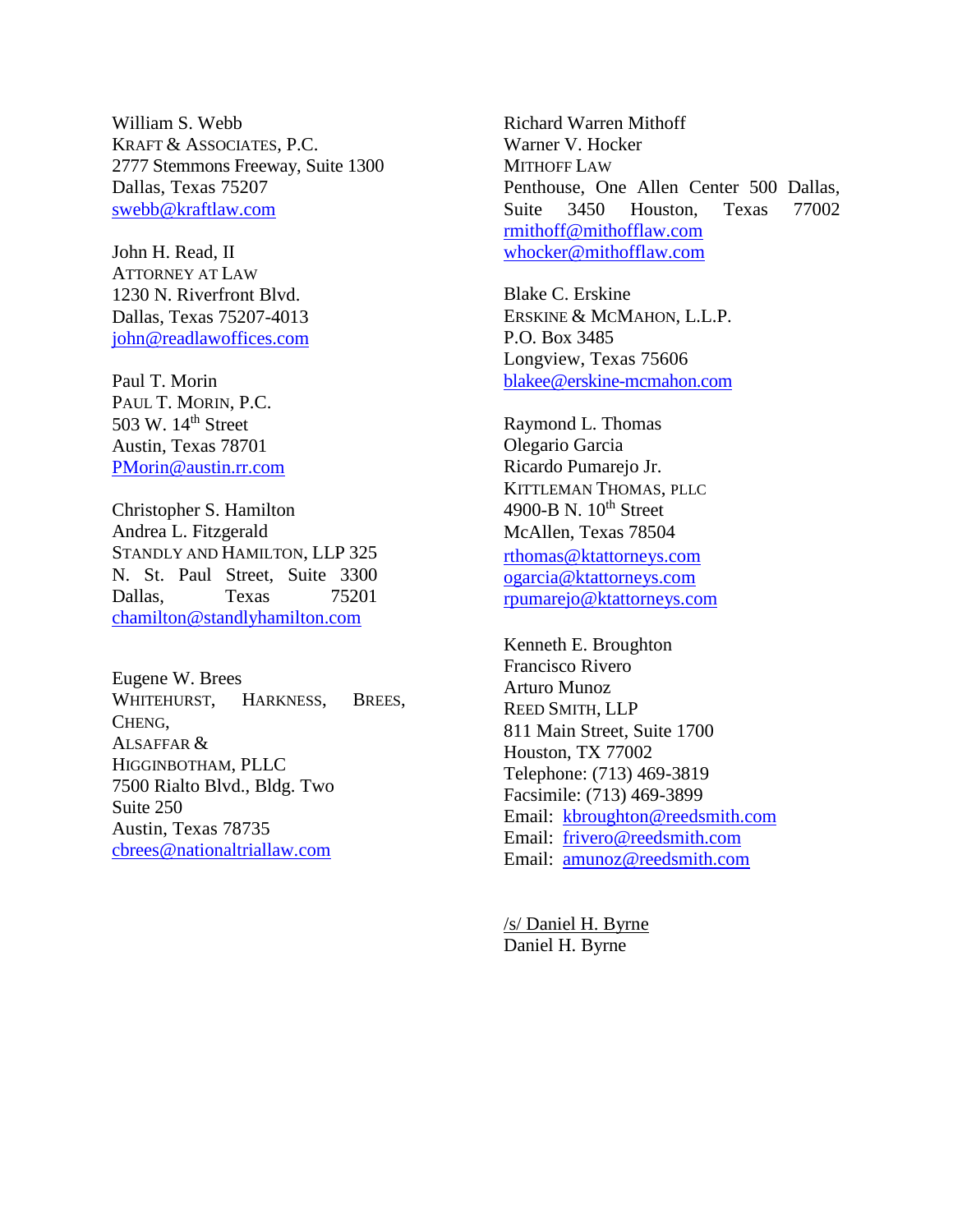## **EXHIBIT A**

Andrea Hiatt Kendra Lowery Ronda Matthias Terry Matthias James Nettles Melissa Nettles Jovito P. Pereira Ms. Bobby Alston Alexander Amaya Tina Louise Amaya Arielle Bonsall Russell Brackett Jonathan Dilg Shauna Erickson Roosevelt Castro Fay, Jr. Michael R. Gaona John Hanson Raymond Henderson, Sr. Shamroz Kadiwal Abdulhai Majid Andre Mays Luella Mays Julia Nelson Chandra Ojha Kamal Ojha Michael Slayton Darryl Smith Kate L. Smith Kevin M. Smith Jill Spurr Robert Spurr, Jr. Evelyn Szymczak Marion Szymczak Hoai Vu Firas Adam Mustafa Abulawi Shane Almond Gladys H. Anuta Franklin Anuta Elbert Lee Bacon, II Elbert Lee Bacon, Sr. Elaine Jones Bacon Elke Laveta Bacon Edward C. Blevins Sabrina Charles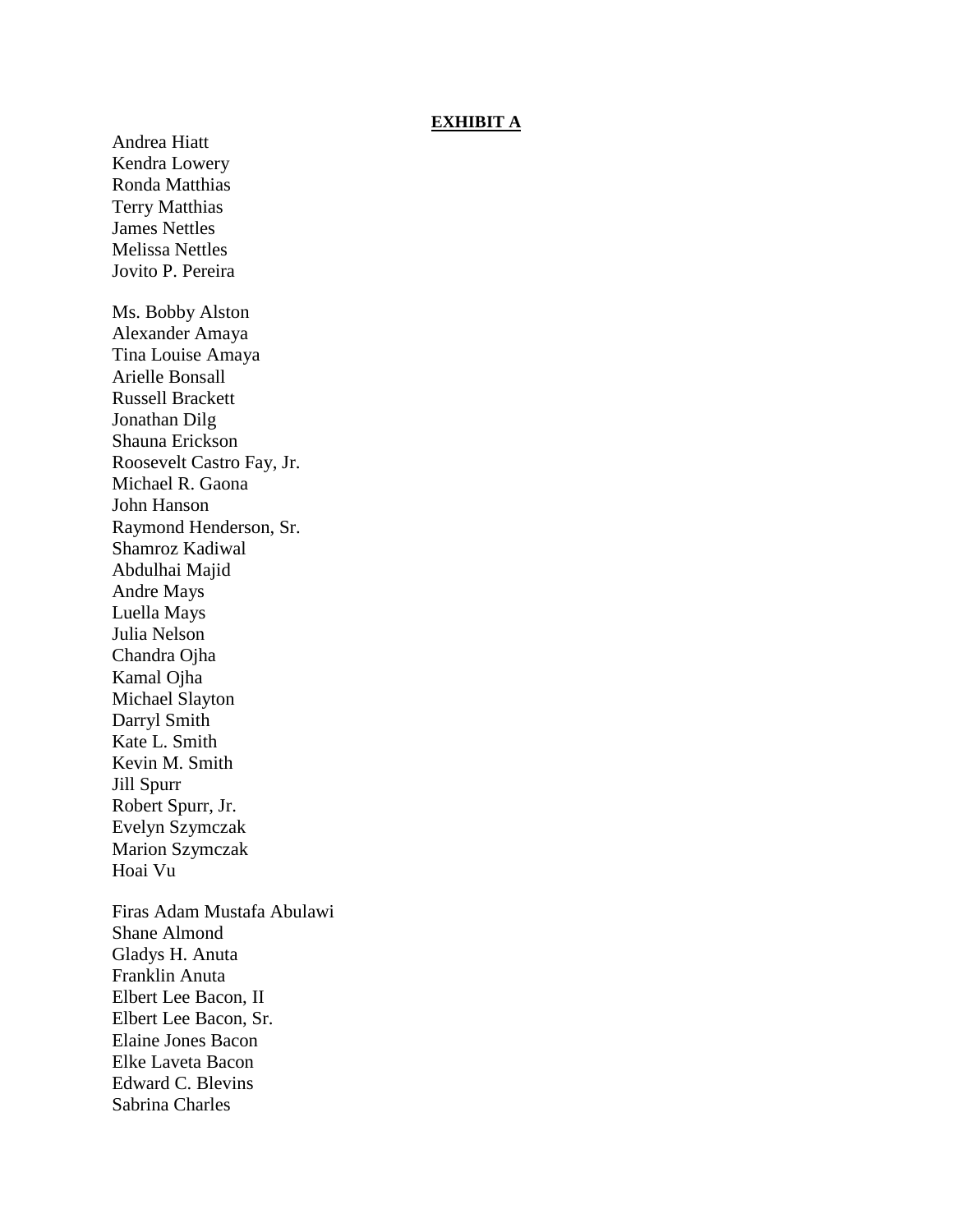Jose Corona Maria G. Corona Alfredo Edwards Debra Edwards John Escobar Jerry Ly Shishir KC Babita Gurung Sandra Johnson Andrea Dawn Kontras Deverly Vidrine Orupabo Jose Ramirez Freddy Joe Rice Dana Sarah Rice Jonathan P. Sharpe Barbara Thedford Brad Tolson Anna Tolson Fernando Tovar George Vratis Robert Wise Robert A. Abell Corazon V. Abell Easter Adams Ana Cabrales Michael Cargill Cheryl Crocker James Crocker Amit Fernandes Dorothy J. Franks Irby Franks Jason Gore Latonia Griffin Frank Ingram Zeeshan Kadiwal Kristina Lynn Milburn Amy Miller Domingo N. Molina, Jr. Jennifer Paige Bridget Ray Andy Ray Bert Rogers, Jr. Tayyab Shah Betty Smith Kimberly Sohn